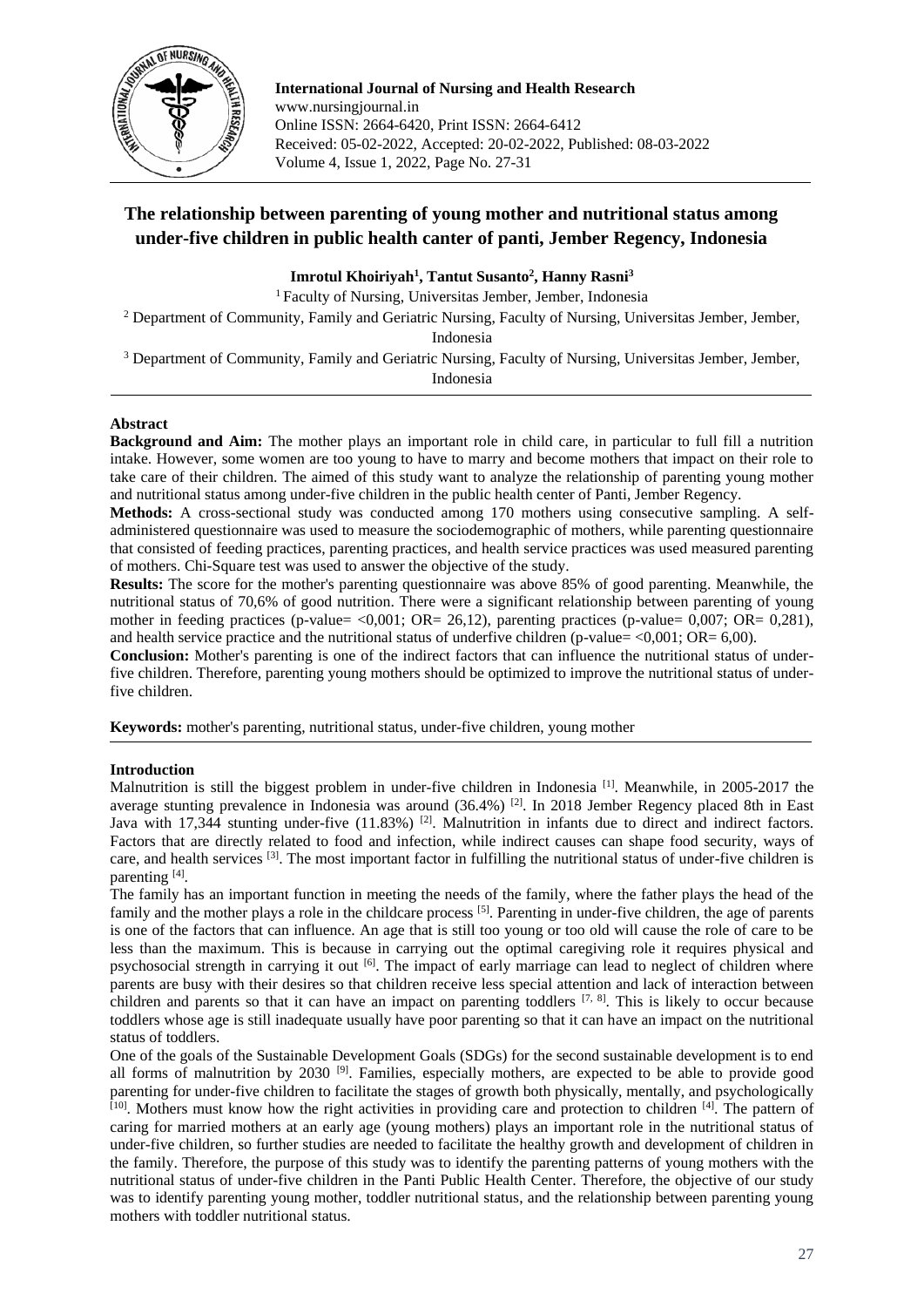# **Material and methods**

This research was conducted with a cross-sectional study design carried out by home visits in the work area of the Panti Public Health Center, Jember Regency (December 2019-January 2020). The inclusion criteria in this study included: 1) mothers with toddlers first child aged 2-5 years; 2) mothers with nuclear family; 3) toddlers registered at Integrated Healthcare Center. The exclusion criteria in this study include: 1) mothers who experience mental retardation; 2) mothers who refuse to become respondents; 3) toddlers are sick; 4) when the study was conducted the mother was not in place.

The researcher used 3 types of measuring instruments, namely the participant characteristics questionnaire to identify sociodemographic data of families and toddlers, mother's parenting questionnaire with several indicators such as feeding practices, parenting practices, and health care habits, and weight measurement tools using digital scales and the results are then the results WHO Anthro Plus BB/U analyzed to determine the z-score. The measurement results are then classified using standard standards from the Ministry of Health of the Republic of Indonesia based on BB/U so that they can be divided into four categories, namely over nutrition, good nutrition, low nutrition, and poor nutrition. The number of samples obtained in this study was 170 respondents determined using consecutive sampling techniques. In this study, researchers visited the subject's house assisted by a local Integrated Healthcare Center. The questionnaire was filled out using a Google form by the subject with the help of researchers.

Data processing with SPSS 20.0, then performed data analysis to determine the relationship or relationship between the variables of care for young mothers with toddler nutritional status with a chi-square test with a significance level (p <0.05). This study was approved by the Health Research Ethics Committee of Faculty of Dentistry, Universitas Jember with Number 661/UN25.8/KEPK/DL/2019.

### **Results**

**Characteristic Respondent Mother** n (%) **Toddler** n (%) Age Mean $\pm$ SD 24,5  $\pm$  4,15 tahun 39,36 $\pm$ 12, 3 bulan Toddler Weight Md  $(P_{25}-P_{75})$  12,2 (10,5-13,7) Gender Male 91 (53, 5%) Female 79 (46, 5%) Age of Married Mother  $\leq$  21 years 42 (24, 7%)  $\geq$  21 years 128 (75, 3%) Family Income  $\langle Rp \overline{500.000}$  15 (8, 8 %) Rp 500.000-Rp 1.000.000 25 (14, 7%)  $Rp 1.100.000-Rp 1.500.000$  66 (38, 8%)  $Rp 1.600.000-Rp 2.000.000$  61 (35, 9%)  $>$ Rp 2.000.000 3 (1, 8%)

**Table 1:** Demographic and characteristic respondent (n=170)

The sample in this study were 170 young mothers who had their first child (2-5 years) in Public Health Canter of

Panti, Jember Regency. The demographic and characteristic respondents are shown in Table 1.

Note. Description: f  $%$  = Number of participants (percentage); Md = median; P25-P75 = percentile 25-75; Mean: Average; SD: Standard Deviation;

The parenting questionnaire consisted of three indicators namely feeding practices, parenting practices, and health service practices. Based on Table 2 it is known that the three indicators are not normally distributed (pvalue <0.05), so it can be concluded that the pattern of care for young mothers in the Panti Public Health Center varies there are good parenting patterns for young mothers and parenting patterns for young mothers are less.

|  |  |  | Table 2: Distribution of Parenting for Young Mothers |  |  |
|--|--|--|------------------------------------------------------|--|--|
|--|--|--|------------------------------------------------------|--|--|

| <b>Indicator</b>                | <b>Md</b> $(P_{25}-P_{75})$ |       | <i>p</i> -value |
|---------------------------------|-----------------------------|-------|-----------------|
| <b>Feeding Practices</b>        | $37(33-39)$                 | 2.856 | < 0.001         |
| <b>Parenting Practices</b>      | 26 (23,75-28)               | 1.723 | 0,005           |
| <b>Health Service Practices</b> | $18(18-18)$                 | 6.120 | < 0.001         |

Note. Description: Md = median; P25-P75 = percentile 25-75;  $Z =$  Calculated value Kolmogorov - Smirnov Test; Z = Kolmogorov Smirnov Test; p-value = Significant with Kolmogorov-Smirnov Test

Maternal parenting can be categorized into two based on the total score obtained, namely good parenting and less parenting. Based on Figure 1, it can be seen that the proportion of care patterns for young mothers in the Panti Public Health Center.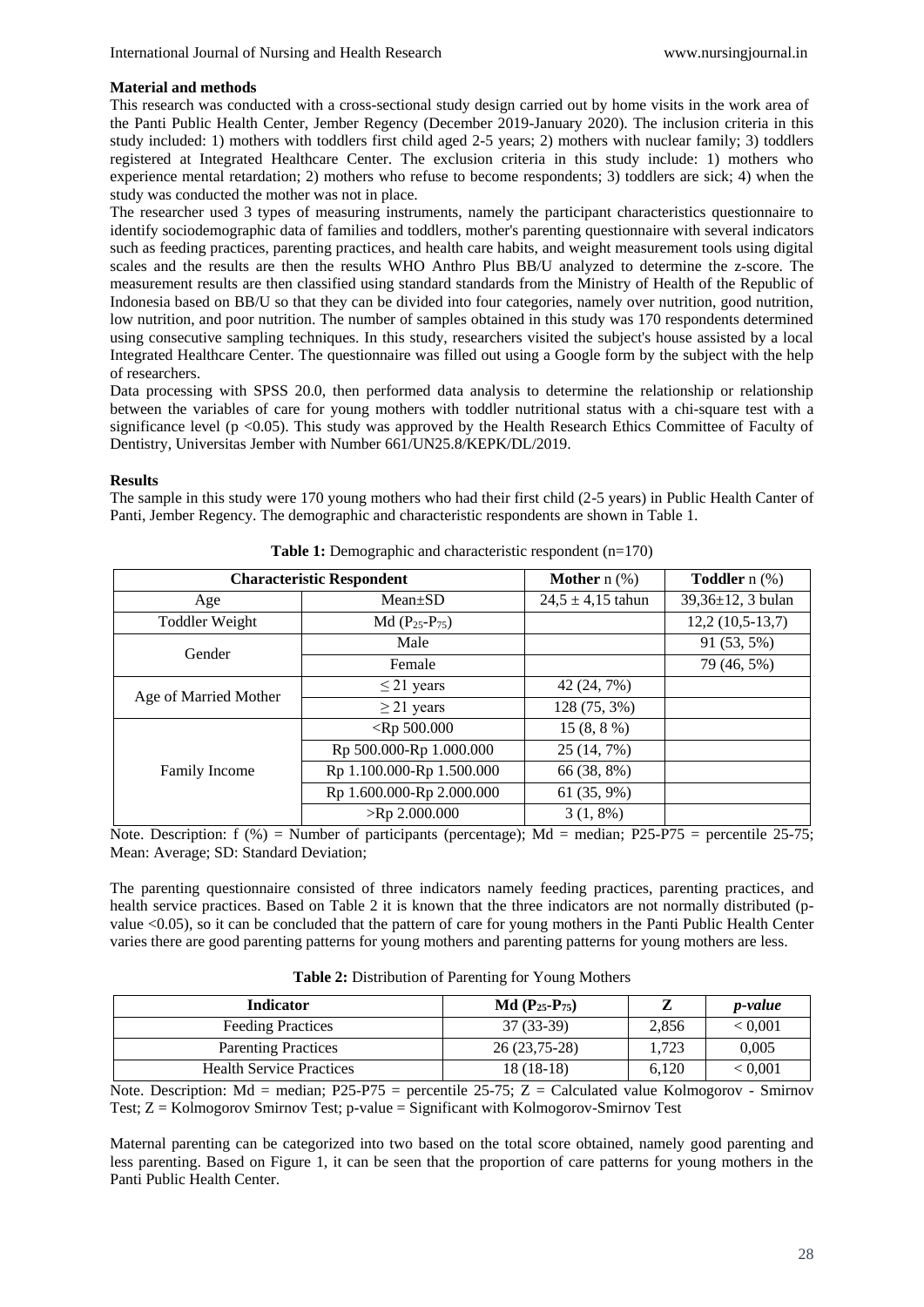

**Fig 1:** The proportion of Parenting for Young Mothers

As for that, the total z-score of 170 under-five children is normally distributed (p-value > 0.05), so it can be concluded that the nutritional status of 170 under-five children in the Panti District has a similar or uniform distribution of data. Determination of the nutritional status of under-five children based on weight measurement / U shows the results of the z-score with a mean of -1.43 and a percentile of 25-75 that is -218 - (-0.70) (Table 3).

**Table 3:** Distribution of Toddler Nutrition Status

| Variable                | <b>Mean</b> $(P_{25}-P_{75})$             |     | p-value                                         |
|-------------------------|-------------------------------------------|-----|-------------------------------------------------|
| <i>L</i> -score         | $(18-(0.70))$<br>$\sim$ $\sim$            | በ30 | .862                                            |
| Note<br>Description: Md | $-$ median: P25-P75 $-$ percentile 25-75; |     | $\zeta$ – Calculated value Kolmogorov - Smirnov |

Description: Md = median; P25-P75 = percentile 25-75;  $Z =$  Calculated value Kolmogorov - Smirnov Test; Z = Kolmogorov Smirnov Test; p-value = Significant with Kolmogorov-Smirnov Test

From Figure 2, it was found that the nutritional status of under-five children in Panti District, Jember Regency consisted of 120 (70.6%) good nutrition, 40 (23.5%) poor nutrition, and 10 (5.9%) poor nutrition.



**Fig 2:** Toddler Nutrition Status

Based on the results of the Chi-square test (Table 4) showed a relationship between maternal parenting in feeding with nutritional status of children with the results obtained (p-value =  $< 0.001$ ; OR = 26.122; 95% Cl = 3.211-212.518) that there is a relationship between parenting practices and nutritional status toddlers are indicated by the results (p-value =  $0.007$ ; OR 0.281; 95% Cl = 0.221-0.359), and there is a relationship between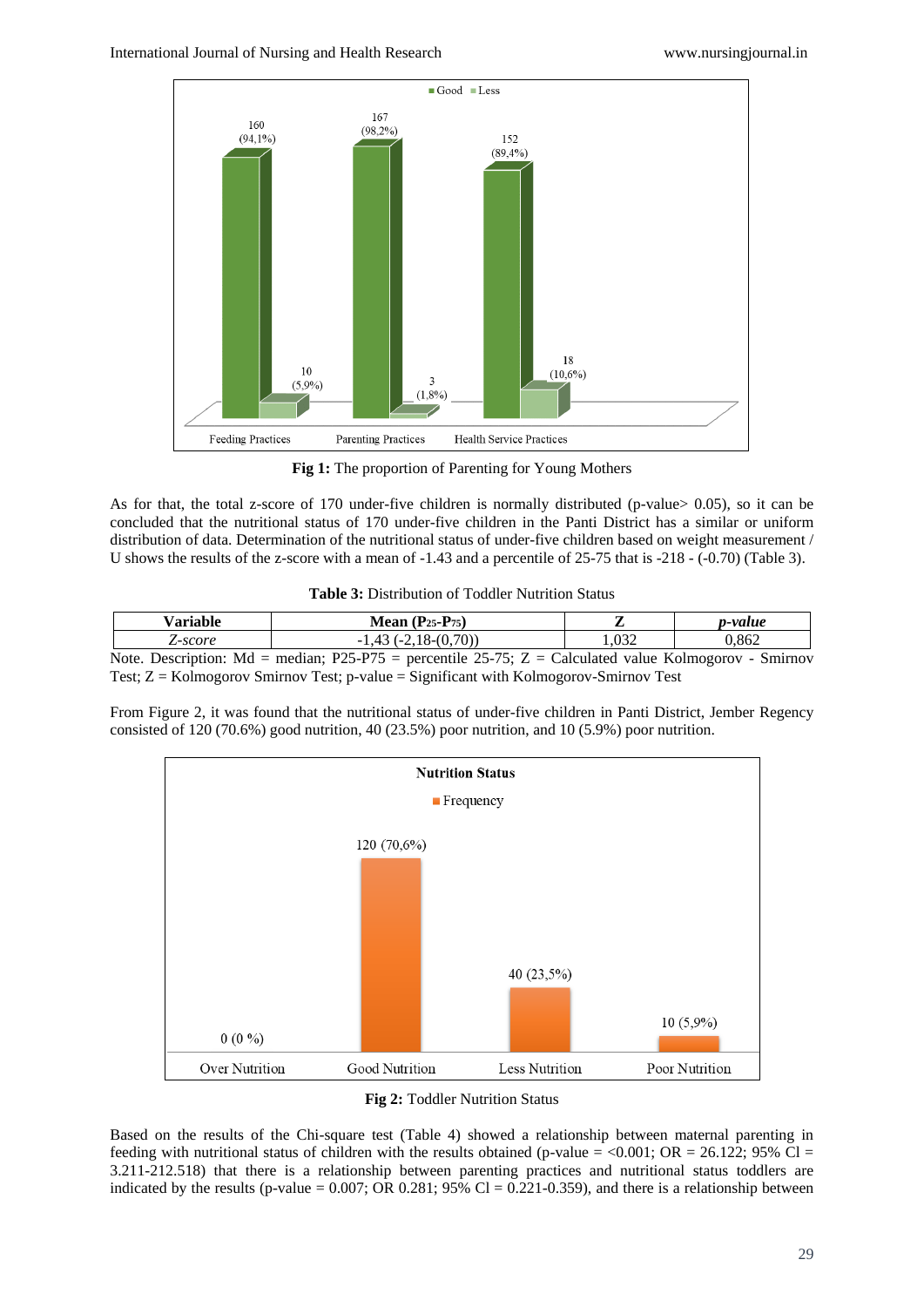health service practices and nutritional status of under five children in Panti Public Health Center, Jember Regency with results (p-value =  $< 0.001$ ; OR 6.00; 95% Cl = 2.107-17.086).

**Table 4:** The Relationship of Young Mother Parenting (Feeding Practices, Parenting Practices, and Health Service Practices) with Toddler Nutrition Status

| <b>Mother Parenting</b>         |      | <b>Toddler Nutrition Status Category</b> |                 | $\mathbf{x}^2$ | <i>p</i> -value | <b>OR</b> |
|---------------------------------|------|------------------------------------------|-----------------|----------------|-----------------|-----------|
|                                 |      | Good $n$ $(\%)$                          | Less $n$ $(\%)$ |                |                 |           |
| <b>Feeding Practices</b>        | Good | 119 (74,4%)                              | 41 $(25,6\%)$   | 18,787         | < 0.001         | 26,122    |
|                                 | Less | $(10\%)$                                 | $9(90\%)$       |                |                 |           |
| <b>Parenting Practices</b>      | Good | 120 (71,9%)                              | $47(28,1\%)$    | 7.329          | 0.007           | 0,281     |
|                                 | Less | $0(0\%)$                                 | $3(100\%)$      |                |                 |           |
| <b>Health Service Practices</b> | Good | 114 (75%)                                | 38 (25%)        | 13.458         | ${}< 0.001$     | 6,00      |
|                                 | Less | 6(33,3%)                                 | 12 (66,7%)      |                |                 |           |

Note. Description:  $n% =$  number of respondents (percentage);  $\gamma =$  Pearson Chi-Square; OR = Odds Ratio 95%  $CI = 95$  Confidence Interval

#### **Discussion**

Based on the results of research from 170 respondents obtained an overview of the nutritional status of underfive children in Panti Public Health Center, Jember Regency is mostly good nutrition, namely as many as 120 toddlers (70.6%), malnutrition 40 (23.5%), and malnutrition 10 (5.9 %). Nutritional status in toddlers is known from the z-score of BB/U measurements. Parents as caregivers must maintain the growth and development of infants so as not to be hampered.

The characteristics of mothers in this study obtained the results of the majority of mothers who married at a young age ( $\geq 16$  years) as many as 42 (24.7%) respondents. Age will affect the ability and readiness of mothers in child care. Mothers who are still young are usually still not ready in terms of physical, emotional, and psychological [8]. Mothers who are married at an early age are at high risk of having undernourished toddlers and short children, this is because mothers who are married at an early age or teenage mothers can be at high risk during pregnancy and even death because they are not biologically and psychologically ready  $^{[10]}$ .

Based on the results of this study it can be seen that there is a relationship between maternal parenting both in feeding practices with the nutritional status of toddlers. The results showed that parenting in toddlers in Panti Public Health Center, Jember Regency, out of 170 respondents, 160 respondents (94.2%) had good parenting practices. The emergence of nutritional problems in infants is caused by many factors in this case, if the mother does not carry out proper feeding practices in infants can have an impact on the problem of malnutrition status in infants [11] .

The most important role in the family is the mother whose duty is to take care of children and determine the stages of growth and development such as maternal behavior in breastfeeding or feeding, how to determine nutritious and healthy foods that are by following per under the large portions so that it can have an impact on improving the nutritional status of children  $[12]$ . Appropriate feeding for toddlers is very important for nutritional intake. Practicing parenting in children can include feeding according to age, mother's sensitivity in knowing when to eat, how to persuade children to increase appetite, and create a warm and comfortable eating atmosphere  $[4, 13]$ . Feeding toddlers should not wait for hungry toddlers or once a day as long as the child has eaten because as he gets older, toddlers eat also increases the nutritional needs needed [14].

Results of research conducted at the orphanage it's self after being tested static states there is a relationship between parenting practices with the nutritional status of children with results (p-value  $= 0.007$  and  $OR = 0.281$ ). The results in this study showed that the majority of parenting practices in parenting practices in Panti Public Health Center, Jember Regency, from 170 respondents found 167 mothers (98.2%) were included in the category of good parenting practices and had an impact on the nutritional status of under-five children. Caring for toddlers is fulfilling the nutritional needs of toddlers by following per under health care patterns. Unhealthy home environments and lack of self-care for toddlers can have an impact on a toddler's immune system, where toddlers will have a range of illnesses, decreased appetite, and will have an impact on nutritional status  $^{[10]}$ .

Based on the results of the study note that there is a relationship between health service practices and the nutritional status of children with results (p-value =  $< 0.001$  and OR = 6.00). Health service practices for 170 respondents in the Jember District of Panti, around 152 respondents (89.4%) who have good health service habits. This is because since most of the mothers bring their children directly to health services when they are sick and also bring to the Integrated Healthcare Center to get immunizations and always monitor the stage of development of toddlers.

Health service practice is an effort made to maintain the nutritional status of children, avoid and keep away from diseases that can cause a decline in health in infants [14]. The role of parents, especially mothers, is very important in the stages of growth and development of under-fives, with frequent under-fives being brought to Integrated Healthcare Center, the nutritional status of infants can be monitored every month and matched with the Card to Health (KMS)<sup>[15]</sup>. This is because the practice of health services can prevent children from being at risk of frequent illness so that it can affect their nutritional status. A toddler is an age where there is still a range of diseases due to disrupted nutritional adequacy factors so that children have difficulty eating or decreased